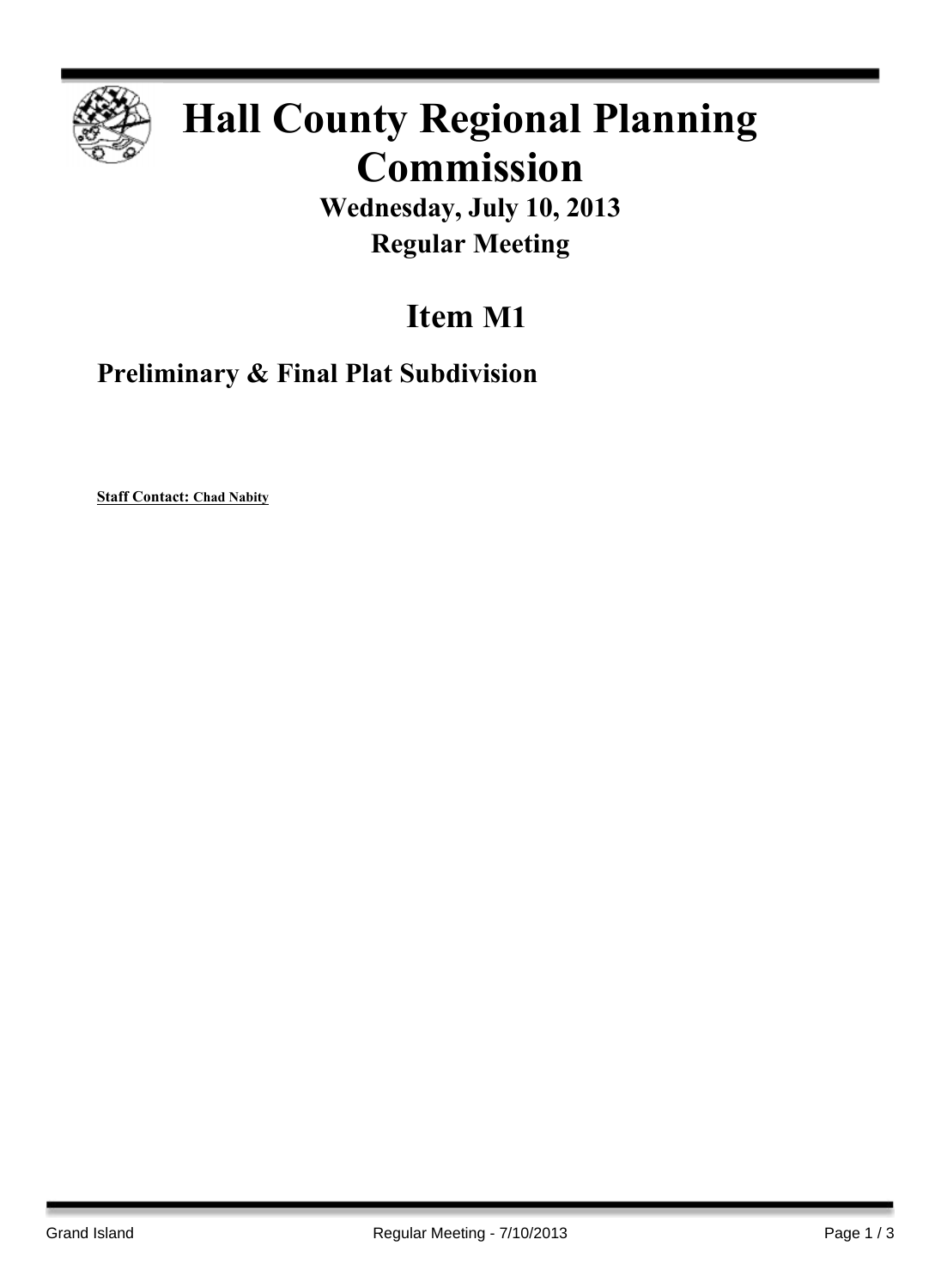June 24, 2013

Dear Members of the Board:

## **RE: Preliminary & Final Plat – Northview Ninth Subdivision**

For reasons of Section 19-923 Revised Statues of Nebraska, as amended, there is herewith submitted a preliminary and final plat of Northview Ninth Subdivision, located in the City of Grand Island, in Hall County Nebraska.

This final plat proposes to create 10 lots on a tract of land in part of the East Half of the Northeast Quarter (E1/2 NE1/4) of Section Two (2), Township Eleven (11) North, Range Ten (10) West of the 6<sup>th</sup> P.M. in the City of Grand Island Hall County, Nebraska, said tract containing 2.77 acres.

You are hereby notified that the Regional Planning Commission will consider this final plat at the next meeting that will be held at 6:00 p.m. on July 10, 2013 in the Council Chambers located in Grand Island's City Hall.

Sincerely,

Chad Nabity, AICP Planning Director

Cc: City Clerk City Attorney City Public Works City Building Department City Utilities Manager of Postal Operations Olsson Associates

This letter was sent to the following School Districts 1R, 2, 3, 8, 12, 19, 82, 83, 100, 126.